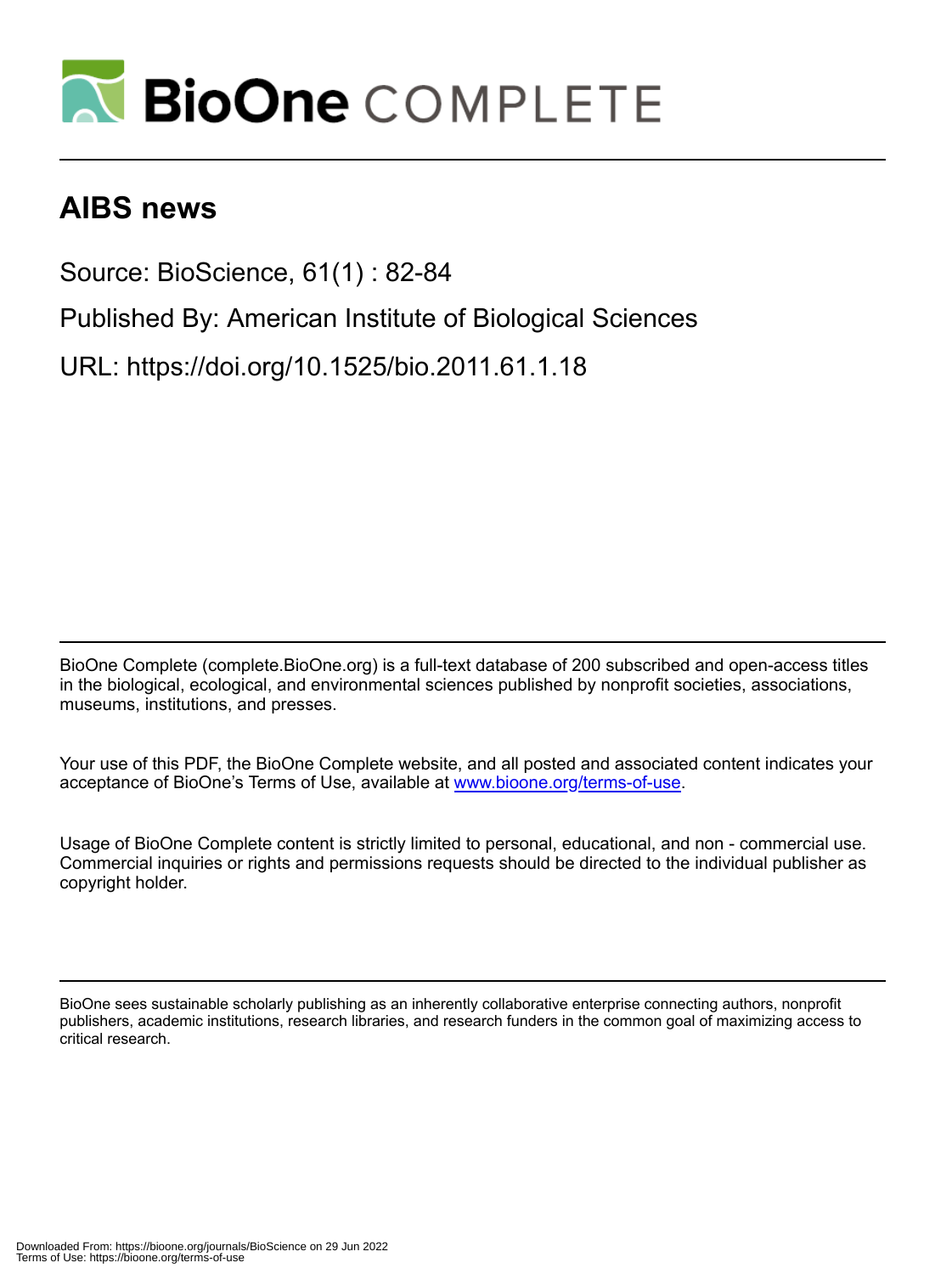# AIBS*news*

#### JANUARY 2011 / VOLUME 61 NUMBER 1

#### Scientists Share Insights on Water, Agriculture, and Ecosystems with Policymakers

As water supplies become constrained, science can play an important role in managing water conflicts. Recognizing this, the Association of Ecosystem Research Centers (AERC) brought scientists, natural resource managers, and policymakers to Washington, DC, on 14 October for the organization's annual congressional briefing and science symposium. The theme for the 2010 program was: "Using Science to Balance Society's Needs for Water, Agriculture, and Ecosystems."

The AERC congressional briefing is held each year in conjunction with the organization's scientific meeting. Once again in 2010, interest in the briefing grew. Individuals representing House and Senate offices as well as federal agencies and nongovernmental organizations attended the briefing, where they heard from and asked question of individuals working at the nexus of science and public policy.

Lucinda Johnson, AERC pastpresident and director of the Center for Water and the Environment at the University of Minnesota at Duluth, moderated the one-hour Capitol Hill science briefing. Program speakers were Mark Walbridge, of the US Department of Agriculture's Agricultural Research Service; Carol Couch, of the University of Georgia; Cliff Dahm, of the Delta Science Program and the University of New Mexico; and Paul Faeth, of CNA Corporation.

After the briefing in the Rayburn House Office Building, the group moved down the National Mall to the Smithsonian Institution, where AERC convened a half-day scientific symposium and reception.

doi:10.1525/bio.2011.61.1.18



*A photograph from AERC Congressional briefing. Photograph: Julie Palakovich Carr.*

As a member organization of AIBS and a contributor to the AIBS Public Policy Office, AERC received planning and logistical assistance for the congressional briefing from AIBS. For more information about AERC, please visit *www.ecosystemresearch.org*. For more information about the AIBS Public Policy Office and its services for AIBS members and contributing societies, please visit *www.aibs.org/public-policy*.

#### Public Policy Office Offers Opportunities for Graduate Students

The AIBS Public Policy Office is pleased to offer two unique opportunities for graduate students to experience firsthand how science policy is formulated in the nation's capital. Applications are currently being accepted for the 2011 AIBS Emerging Public Policy Leadership Award (EPPLA). The EPPLA program recognizes the leadership potential of graduate students in the biological sciences who have demonstrated an interest in working at the interface of science

and public policy. Details about the program and the application process are available at *www.aibs.org/public-policy/ student\_opportunities.html.* Recipients of the 2011 award will receive an expenses-paid trip to Washington, DC, to participate in the 2011 Biological Sciences Congressional Visits event. Additionally, the 2011 EPPLA recipients will receive a one-year membership in AIBS, a one-year subscription to the journal *BioScience*, and a certificate.

In addition to the 2011 EPPLA program, AIBS and the American Society of Mammalogists are pleased to announce the availability of a three-month, paid internship in the Washington, DC, AIBS Public Policy Office. This exciting opportunity is open to graduate students studying mammalogy. For details about this opportunity, please visit the American Society of Mammalogy Web site (*www. mammalsociety.org*) or *www.aibs.org/ public-policy/student\_opportunities. html.*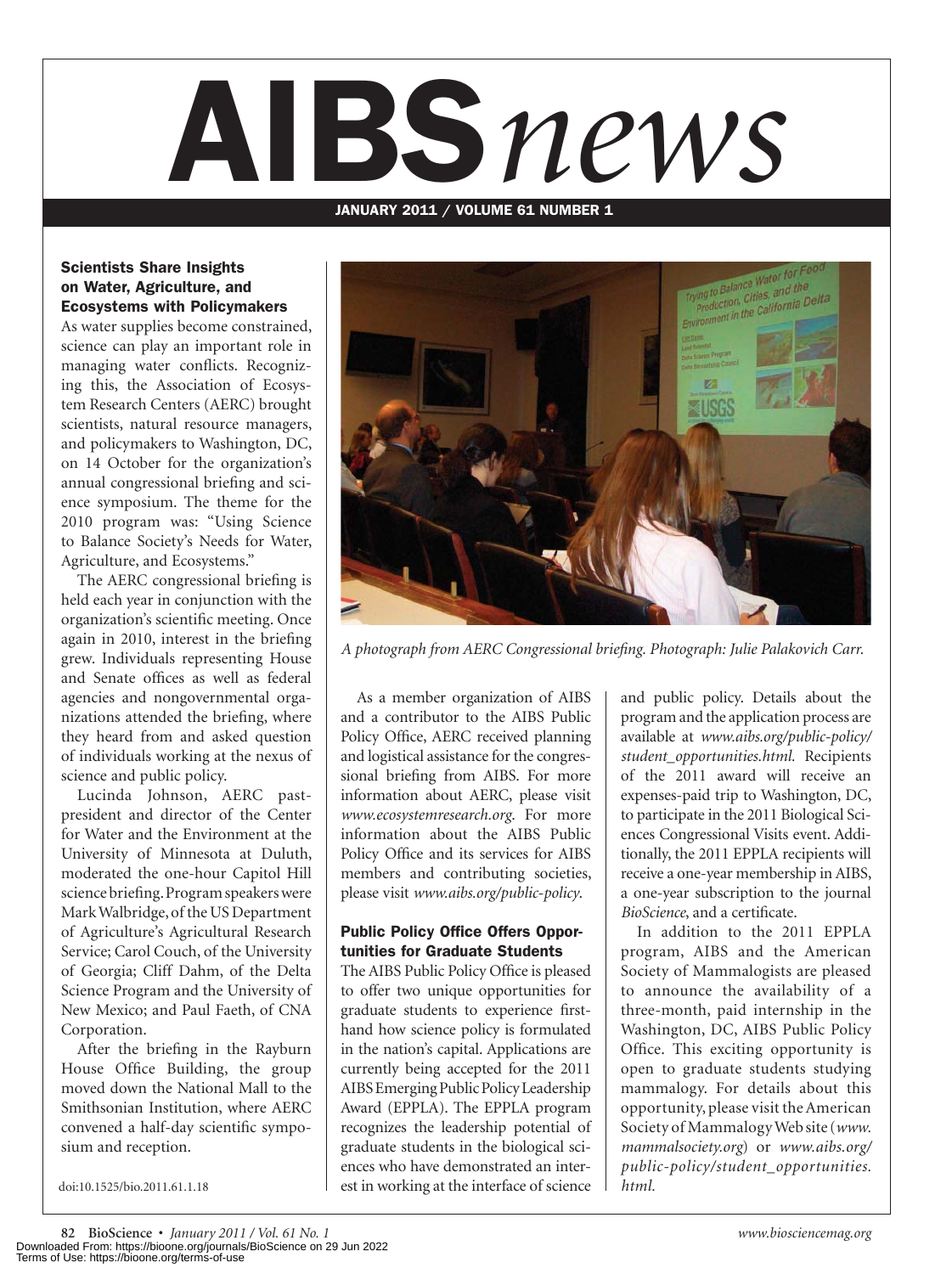### Biologists, Educators Recognize Excellence in Evolution Education

The National Association of Biology Teachers (NABT) presented W. Jason Niedermeyer, a biology teacher at South Salem High School in Salem, Oregon, with the 2010 Evolution Education Award during the NABT annual professional development conference last November.

The Evolution Education Award is cosponsored by AIBS and the Biological Sciences Curriculum Study. The award is presented in recognition of innovative classroom teaching and community education efforts to promote the accurate understanding of biological evolution. Niedermeyer will receive a plaque, a \$1000 cash prize, and a one-year membership in AIBS.

"I love to teach evolution," Niedermeyer said. "This is no secret to my students—I tell them at the beginning of the unit that it is my favorite thing to teach all year."

This passion for teaching evolution is displayed in the innovative lessons that Niedermeyer meticulously plans for his students. "Instead of telling students that we are going to be studying evolution immediately after genetics—and risk having some students immediately object—I provide students with opportunities to discover natural selection the same way Darwin did by taking them through the same paces," he said. His curriculum focuses on inquirybased learning and uses a range of student activities, including hands-on labs, class discussion, reading articles about recent scientific discoveries, and watching videos.

Niedermeyer's creative approach to teaching evolution has opened the minds of students. "Teachers who can undertake such a charged topic while inviting this sort of confidence from their students are few and far between," said Niedermeyer's former student Marika Lou. "The passion and enthusiasm with which he would teach—especially when it came to evolution, which was quite obviously his favorite topic—made it difficult for any student not to feel the same way."

# How to Contact Us

### **BioScience**

Advertising, print and online: *adsales@ucpressjournals.com*

Classified advertising: *jwilliams@aibs.org* 202-628-1500

Online: *www.aibs.org/bioscienceonline*

Permissions: *www.ucpressjournals.com/ reprintinfo.asp*

Publisher: *rogrady@aibs.org* 202-628-1500

Submission inquiries: *tbeardsley@aibs.org* 202-628-1500

Subscriptions: Individual *admin@aibs.org* 703-790-1745

Subscriptions: Institutional *customerservice@ ucpressjournals.com* 510-643-7154

# AIBS

ActionBioscience.org: *editor@actionbioscience.org*

Education Office: *smusante@aibs.org* 202-628-1500

Executive Director: *rogrady@aibs.org* 202-628-1500

Meetings and Conference Services: *sburk@aibs.org* 703-790-1745

Membership Records: *admin@aibs.org* 703-790-1745

Membership and Community Programs: *spotter@aibs.org* 202-628-1500

Public Policy Office: *rgropp@aibs.org* 202-628-1500

Scientific Peer-Review Services: *sglisson@aibs.org* 703-674-2500

Web/IT Services: *jwagener@aibs.org* 703-674-2500

# Recent Public Policy Reports Online at *www.aibs.org/ public-policy-reports*

**Public Policy Report for 25 October 2010**

**s UN Report Informs Policymakers on Value of Ecosystem Services, Biodiversity.** The newly released United Nations (UN) report, *The Economics of Ecosystems and Biodiversity: Mainstreaming the Economics of Nature*, seeks to characterize the value of the environment. The document is the seventh and final report from the UN Environment Programme on the economic value of ecosystems and biodiversity. The report provides an economic valuation of the natural world that is intended to help policymakers make informed decisions about the environment.

**s IPCC to Reform How It Deals With Scientific Uncertainty and Errors.** The International Panel on Climate Change (IPCC) has revised its guidelines for dealing with scientific uncertainty in its climate assessment reports. In the future, authors and reviewers of international climate reports will assess the quality of scientific information available to them, as well as the degree of uncertainty in the findings. According to Chris Field, cochair of the IPCC working group on impacts, adaptation, and vulnerability: "What I expect us to do is to use the uncertainty guidance very carefully so we can avoid problems where we seem to be asserting more confidence than the data will allow; but also provide value to a discussion where the confidence isn't necessarily very high."

**s OSTP Directs Agencies to Plan for the Management of Scientific Collections.** John Holdren, director of the White House Office of Science and Technology Policy (OSTP), has directed all federal